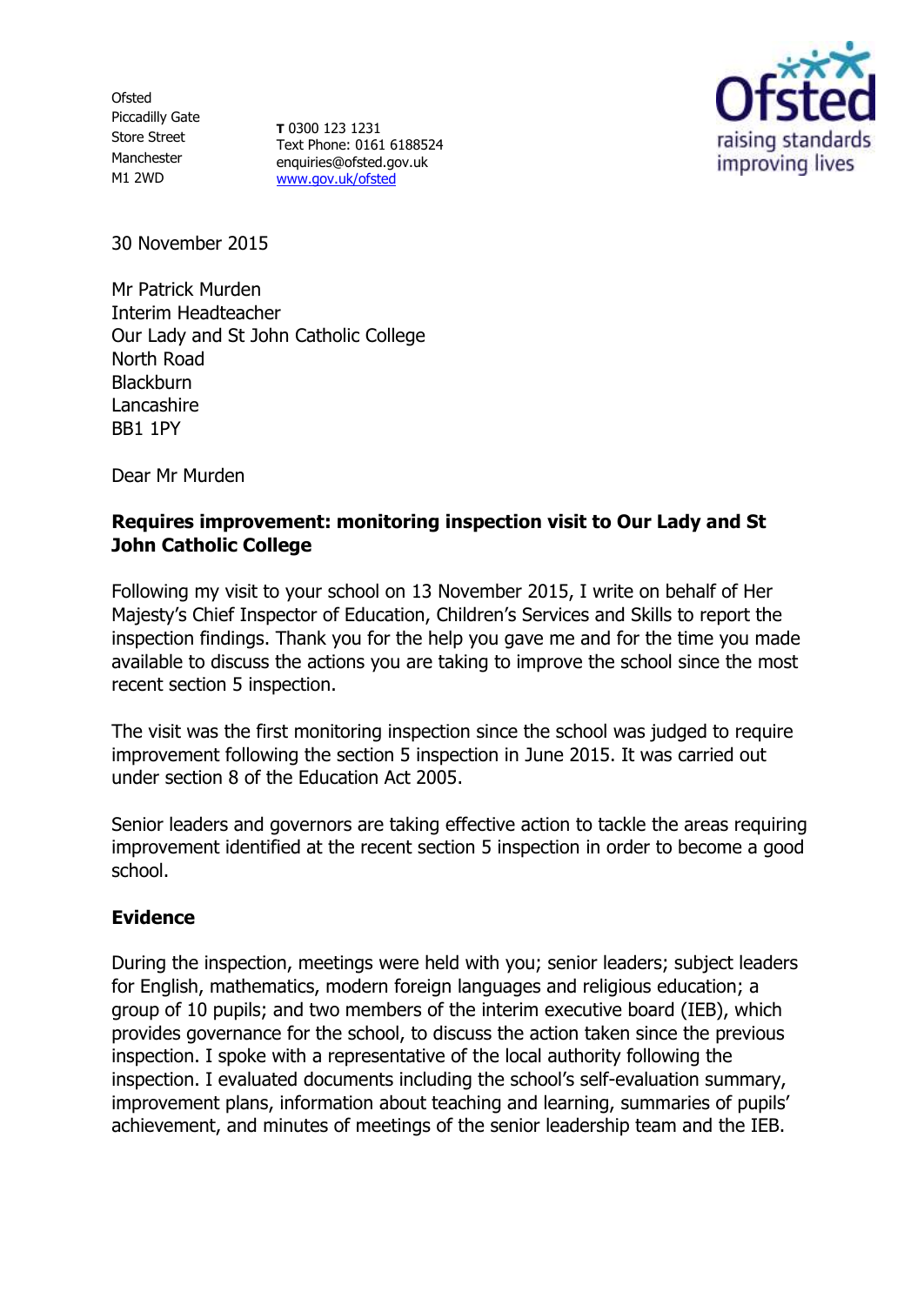

Samples of pupils' work were examined. I undertook a tour to see the school at work accompanied by you. I scrutinised the single central record of employment checks on staff.

# **Context**

Since the previous inspection, seven teachers have left and four have joined the school. You have taken further steps to ensure that the courses offered and deployment of staff better meet the needs of the school. Subject departments and the offices of senior leaders have been relocated. The sixth form has closed. Discussions about the longer-term governance of the school have taken place.

# **Main findings**

The rapid improvement in the school since September 2014 has continued. You, together with senior leaders and other members of staff, have ensured that expectations have been raised further, leading to a higher quality of teaching. Staff recognise the changes in the school and have developed the confidence needed to rise to your ambitious challenge of becoming an outstanding school within two years. They frequently described this to me in terms of becoming a 'Wow school'. The school's own records indicate that the standards reached by pupils who left the school in 2015 were similar to those of pupils leaving in 2014. However, these results reflect faster progress because Year 11 in 2015 had lower starting points when they joined the school. The results in 2015 show that outcomes in subjects including geography, physical education and religious education rose very rapidly and improvement continued in mathematics.

Senior leaders' evaluation of the school is honest and accurate. The school has a detailed plan which sets out the school's response to three of the four broad areas for improvement identified in the previous inspection. However, details about improvement to the school's website and communication with parents and prospective pupils are not included. You have prepared a detailed specification of the improvement expected across the school each half term. These records allow you to ensure that improvement stays on track, and demonstrate what has already been achieved.

Your strategy to improve teaching continues to be successful. Specific training has led to all teachers developing their expertise including that needed to help pupils improve their speaking skills. In addition, you successfully recruited new teachers with the skills needed for them to be effective. The improving teaching led to increases in the achievement of the most-able pupils in Year 11 in 2015. Overall, when compared with 2014, pupils gained a greater number of A and A\*grades in their GCSEs, with three times more in mathematics and increases in English and science. The gaps between the achievement of disadvantaged pupils and others are closing in some subjects. Staff have a better awareness of the progress of all pupils in Year 11 and can use extra support for pupils who need it to catch up. You have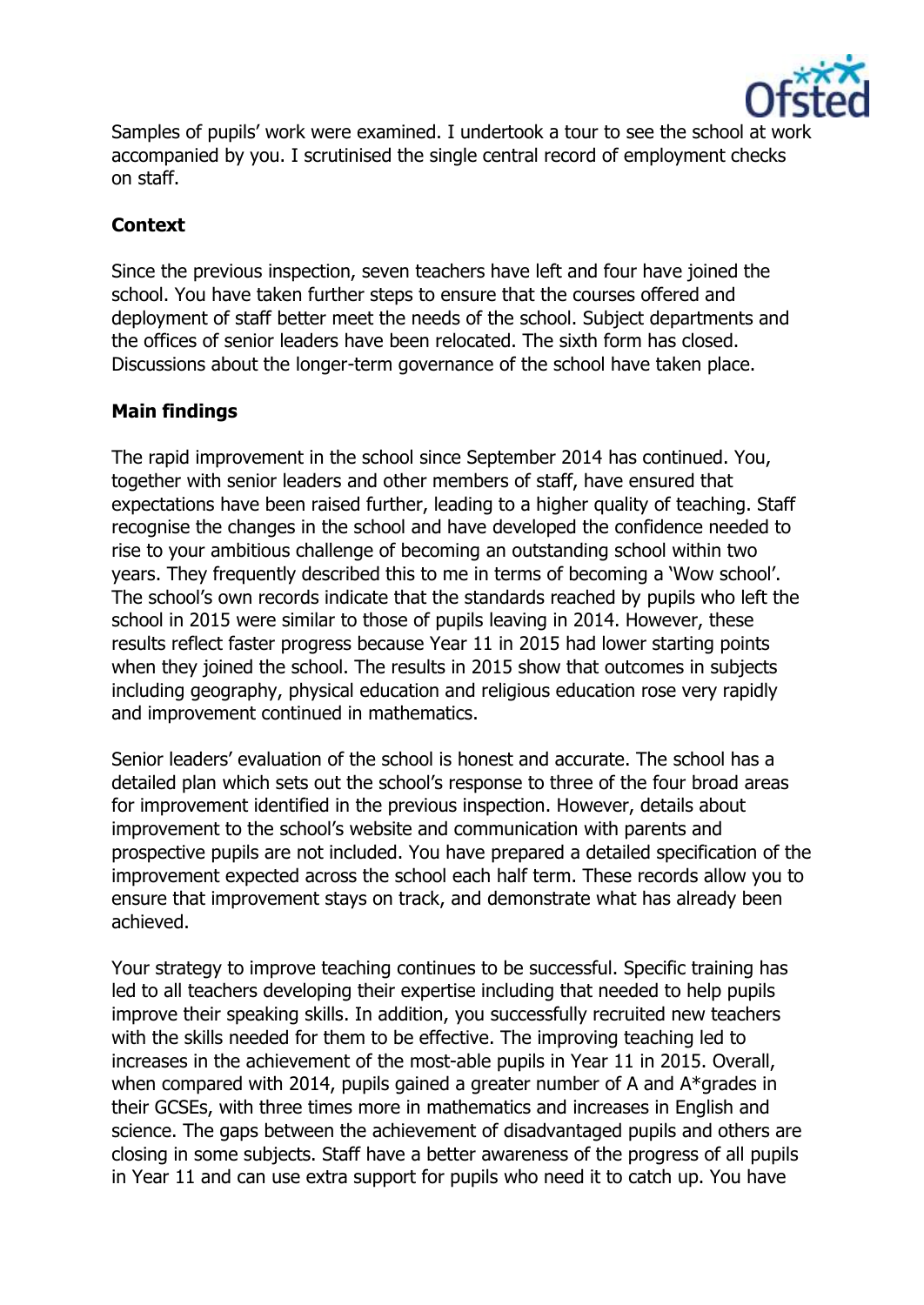

ensured that higher-level teaching assistants focus on helping disadvantaged pupils. I saw this arrangement working well during our tour of the school.

Senior leaders have continued to develop the school's systems to check how well pupils are doing. The systems provide staff with detailed information about Year 11 pupils. This information is shared with middle leaders so that they can ensure that class teachers are matching teaching to the pupils in their classes. Leaders intend to include Year 10 pupils later in this school year. A similar system is being put in place for pupils in Key Stage 3; this is at an early stage.

You and other senior leaders have ensured that rigorous steps have been taken to make sure that pupils are more aware of the risks they may face, including those from people who may try to exploit them or who have radical views. The new coordinator for personal, social, health and economic education (PSHE) has revised the teaching programme for PSHE. This includes teaching in tutor time and other lessons, assemblies and additional special events. At the time of this inspection, the school was part-way through a series of workshops for all pupils about the dangers of radicalisation. Pupils who had already completed the workshops have written positive reflections about their learning. Similarly, staff have received training about the government's 'Prevent 'strategy with more planned for the future. School staff work well with external partners to protect pupils when this is required. The school's single central record of employment checks meets requirements.

The school has made less progress in responding to the area for improvement from the previous inspection about the website and its use to communicate with parents and prospective pupils. A new website has been set up but the systems to keep it up to date are not streamlined. New policies and other required information, for example about the way the school uses additional funding for disadvantaged pupils, are available in school but not on the website. In addition, there are no details about this area for improvement in the post-inspection plan. In other ways, communication with prospective pupils is improving. For example, senior leaders are working closely with local Roman Catholic primary schools in coordinating the training offered by St Patrick's Teaching School.

The IEB's work continues to be highly effective in providing a balance between strong support and rigorous challenge. You provide the IEB with detailed information about the school's progress and its members are further well informed through meetings including other leaders. This means that members of the IEB are able to be probing as they scrutinise the school's work.

Ofsted may carry out further monitoring inspections and, where necessary, provide further support and challenge to the school until its next section 5 inspection.